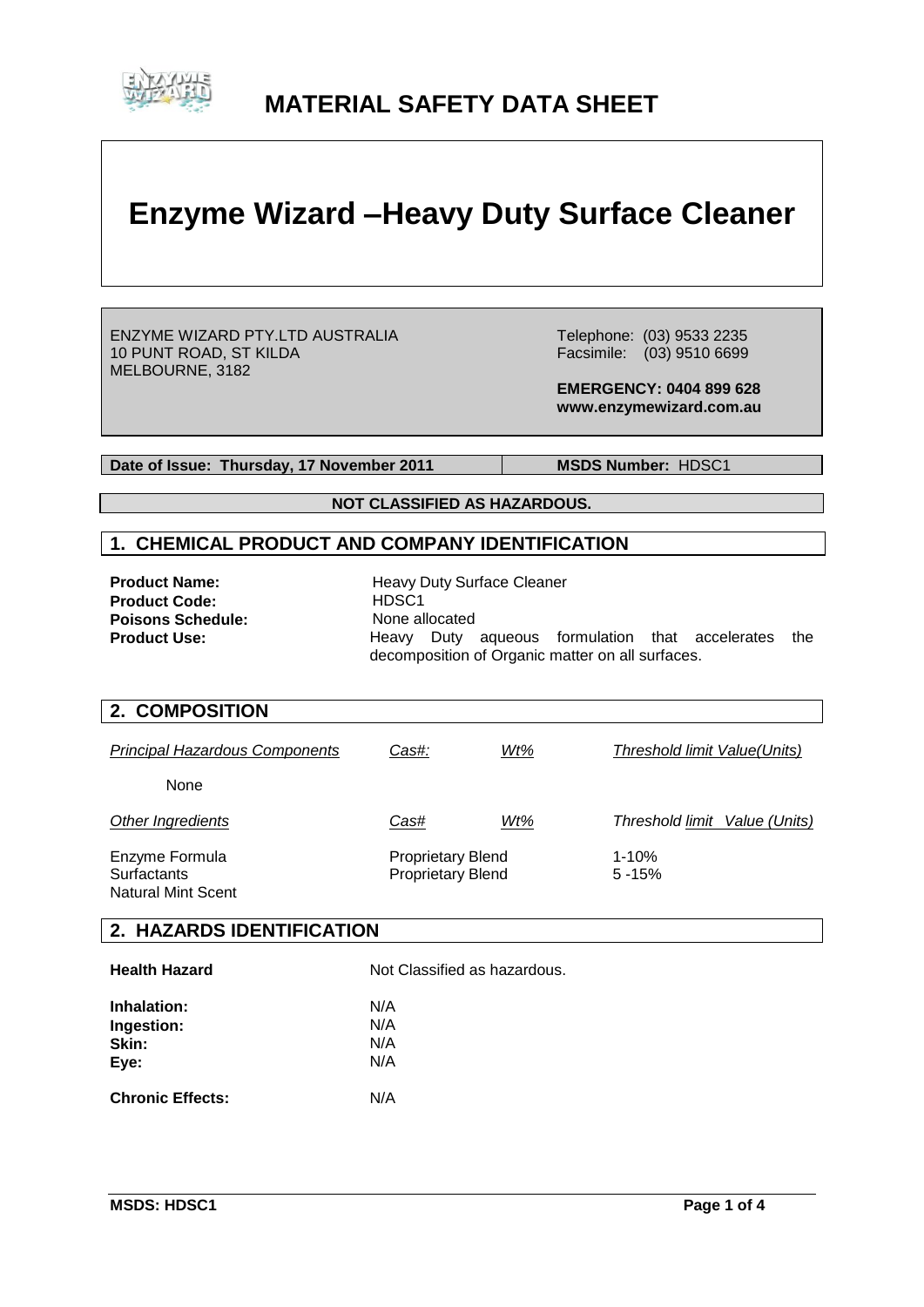# **3. FIRST AID MEASURES**

| <b>First Aid</b>             | Remove victim to fresh air. Call a physician immediately. (S63)                                                        |
|------------------------------|------------------------------------------------------------------------------------------------------------------------|
| Inhalation:                  | DO NOT induce vomiting. ONLY if victim is conscious, give                                                              |
| Ingestion:                   | water. Immediately transport to an emergency centre. (S62)                                                             |
| Skin:                        | Wash contaminated skin with plenty of soap and water. See<br>physician if irritation persists.(S28)                    |
| Eye:                         | Hold eyes open, flood with water for at least fifteen minutes.<br>Seek medical attention if irritation persists. (S26) |
| <b>First Aid Facilities:</b> | Eye wash station.                                                                                                      |
| <b>Advice to Doctor:</b>     | Treat symptomatically.                                                                                                 |

# **4. FIRE FIGHTING MEASURES**

**Flash Point:** Not applicable<br> **Flammable Limits:** Not applicable **Flammable Limits:** LEL: Not applicable **Fire/Explosion Hazards: Fire Fighting Media:**

Not a fire risk. Any means to subdue surrounding fire **Flammability:** Not flammable, not combustible. **Decomposition Temp:** This product may decompose when heated to temperatures above its boiling point.

# **5. ACCIDENTAL RELEASE MEASURES**

**Spills & Disposal:** Slippery when spilt. Clean up immediately to avoid further accidents. Wear protective equipment to avoid skin and eye contact. Contain spilled material using sand or earth. Transfer spilled material to suitable containers for re-use or disposal. Clean spill with mop or rag. Secure area with warning of slippery floor.(S35)

#### **6. HANDLING AND STORAGE**

| <b>Precautions to be taken in</b> | Store in the original container in a cool, dry place out of direct |
|-----------------------------------|--------------------------------------------------------------------|
| Storage:                          | sunlight. Keep container closed when not in use. (S3/S7)           |

# **7. EXPOSURE CONTROLS, PERSONAL PROTECTION**

| <b>Exposure Standards:</b><br><b>Personal Protective Equipment</b> | None established for this product.                                                                                                                                 |
|--------------------------------------------------------------------|--------------------------------------------------------------------------------------------------------------------------------------------------------------------|
| <b>Eye/Face Protection:</b>                                        | Wear close fitting goggles or face shield when there is potential<br>for eye contact with the undiluted material. (S39)                                            |
| <b>Skin Protection:</b>                                            | Wear PVC or rubber gloves. (S37)                                                                                                                                   |
| <b>Clothing:</b>                                                   | No special requirements.                                                                                                                                           |
| <b>Eng. Controls:</b>                                              | Use in a well-ventilated area. (S51)                                                                                                                               |
| <b>Work/Hygienic Practices:</b>                                    | Always wash hands before smoking, eating or using the toilet.<br>Wash contaminated clothing and other protective equipment<br>before storing or re-using.(S20/S21) |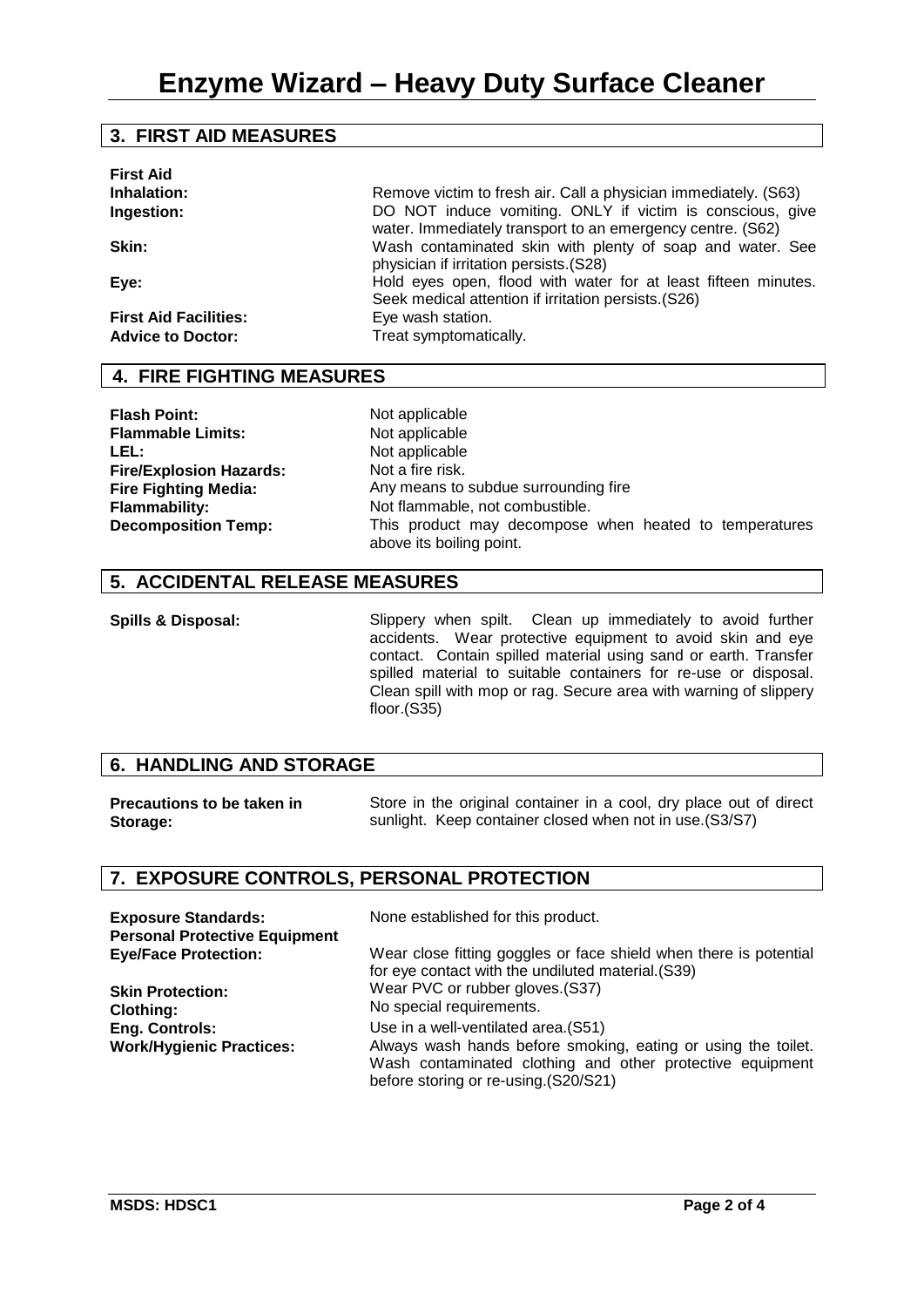# **8. PHYSICAL AND CHEMICAL PROPERTIES**

| Appearance:<br>Odour:                  | Brown Liquid - Mild odour |
|----------------------------------------|---------------------------|
| <b>Boiling Point:</b>                  | N/A                       |
| <b>Solubility in Water:</b>            | Complete                  |
| <b>Solubility in Organic Solvents:</b> | N/A                       |
| Specific Gravity ( $H_2O=1$ ):         | $1.02 - 1.04$             |
| pH:                                    | $10 - 11$                 |
| Viscosity $(20^{\circ}C)$ :            | N/A                       |
| <b>Vapour Pressure:</b>                | N/A                       |
|                                        |                           |

#### **9. STABILITY AND REACTIVITY**

| Stability:                    | Yes. Stable under normal conditions of storage and use. |
|-------------------------------|---------------------------------------------------------|
| Hazardous decomposition:      | Oxides of Carbon results from Combustion.               |
| Incompatibility (Materials to |                                                         |
| Avoid):                       | Strong Alkalis and strong oxidising agents.             |

#### **10. TOXICOLOGICAL INFORMATION**

**Toxicology Information:** N/A

# **11. ECOLOGICAL INFORMATION**

| <b>Biodegradability:</b> | 28d |
|--------------------------|-----|
| <b>Aquatic Toxicity:</b> | N/A |

**Biodegradability:** 28 days

# **12. DISPOSAL CONSIDERATIONS**

| <b>WASTE FROM RESIDUES</b><br><b>Destruction/Disposal:</b><br><b>CONTAMINATED PACKAGING</b> | Dispose of materials or solid residues at a licensed site. (S56)                                    |
|---------------------------------------------------------------------------------------------|-----------------------------------------------------------------------------------------------------|
| Decontamination/cleaning:<br><b>Destruction/Disposal:</b>                                   | Rinse with water.<br>Recycle following cleaning or dispose of at an authorised site.                |
| Note:                                                                                       | The user's attention is drawn to the possible existence of local<br>regulations regarding disposal. |

#### **13. TRANSPORT INFORMATION**

**UN Number:** None allocated<br> **Proper Shipping Name:** None allocated **Proper Shipping Name: DG Class:** None allocated **Hazchem Code:** Not applicable<br> **Packaging Method:** None allocated **Packaging Method:** None allocated<br> **Packaging Group:** None allocated **Packaging Group:<br>EPG Number: IERG Number:** Not applicable

**Not applicable**